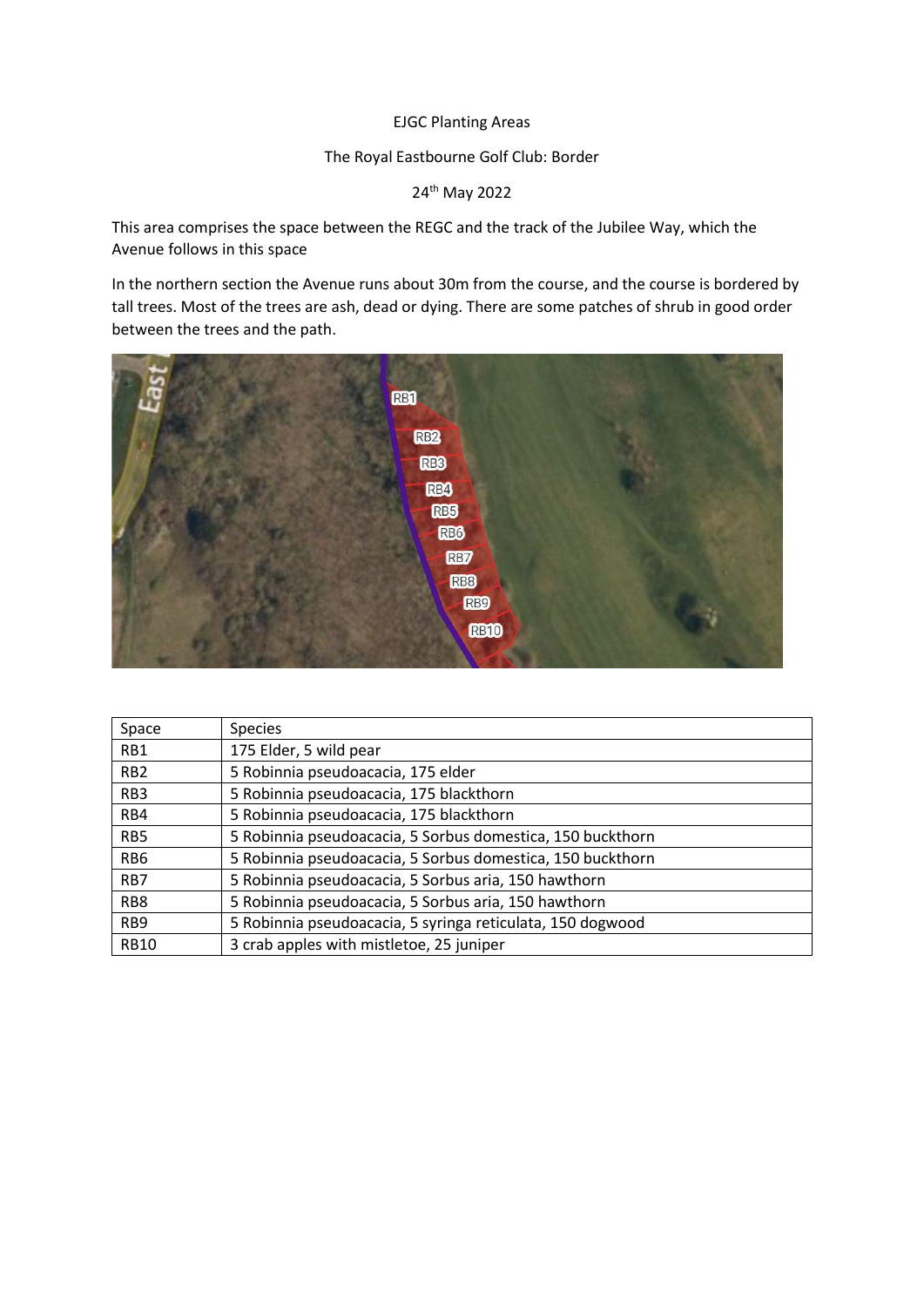In the central section there is only about 10m between the path and the edge of the golf course, and about 1/3<sup>rd</sup> of the length is open, allowing long views. A further 1/3<sup>rd</sup> is occupied by existing shrubs and small trees.



| Space       | <b>Species</b>                                                                             |
|-------------|--------------------------------------------------------------------------------------------|
| <b>RB11</b> | As needed to fill gaps: hawthorn, privet, blackthorn, wild plums, elder, dog rose, guelder |
|             | rose, wayfaring tree. For decoration: 1 Prunus cerasifera, 1 Syringa vulgaris              |
| <b>RB12</b> | As needed to fill gaps: hawthorn, privet, blackthorn, wild plums, elder, dog rose, guelder |
|             | rose, wayfaring tree. For decoration: 2 Prunus dulcis                                      |
| <b>RB13</b> | As needed to fill gaps: hawthorn, privet, blackthorn, wild plums, elder, dog rose, guelder |
|             | rose, wayfaring tree. For decoration: 1 Crataegus persimilis, 1 Strawberry tree            |
| <b>RB14</b> | As needed to fill gaps: hawthorn, privet, blackthorn, wild plums, elder, dog rose, guelder |
|             | rose, wayfaring tree. For decoration: 1 Prunus cerasifera, 1 Prunus dulcis                 |
| <b>RB15</b> | As needed to fill gaps: hawthorn, privet, blackthorn, wild plums, elder, dog rose, guelder |
|             | rose, wayfaring tree. For decoration: 1 Prunus cerasifera, 1 Crataegus persimilis          |
| <b>RB16</b> | As needed to fill gaps: hawthorn, privet, blackthorn, wild plums, elder, dog rose, guelder |
|             | rose, wayfaring tree. For decoration: 1 Strawberry tree, 1 Syringa vulgaris                |
| <b>RB17</b> | 1 crab apple with mistletoe - rest is established blackthorn                               |
| <b>RB18</b> | 10 Juniperus communis. Established blackthorn then low hedge beside tees                   |